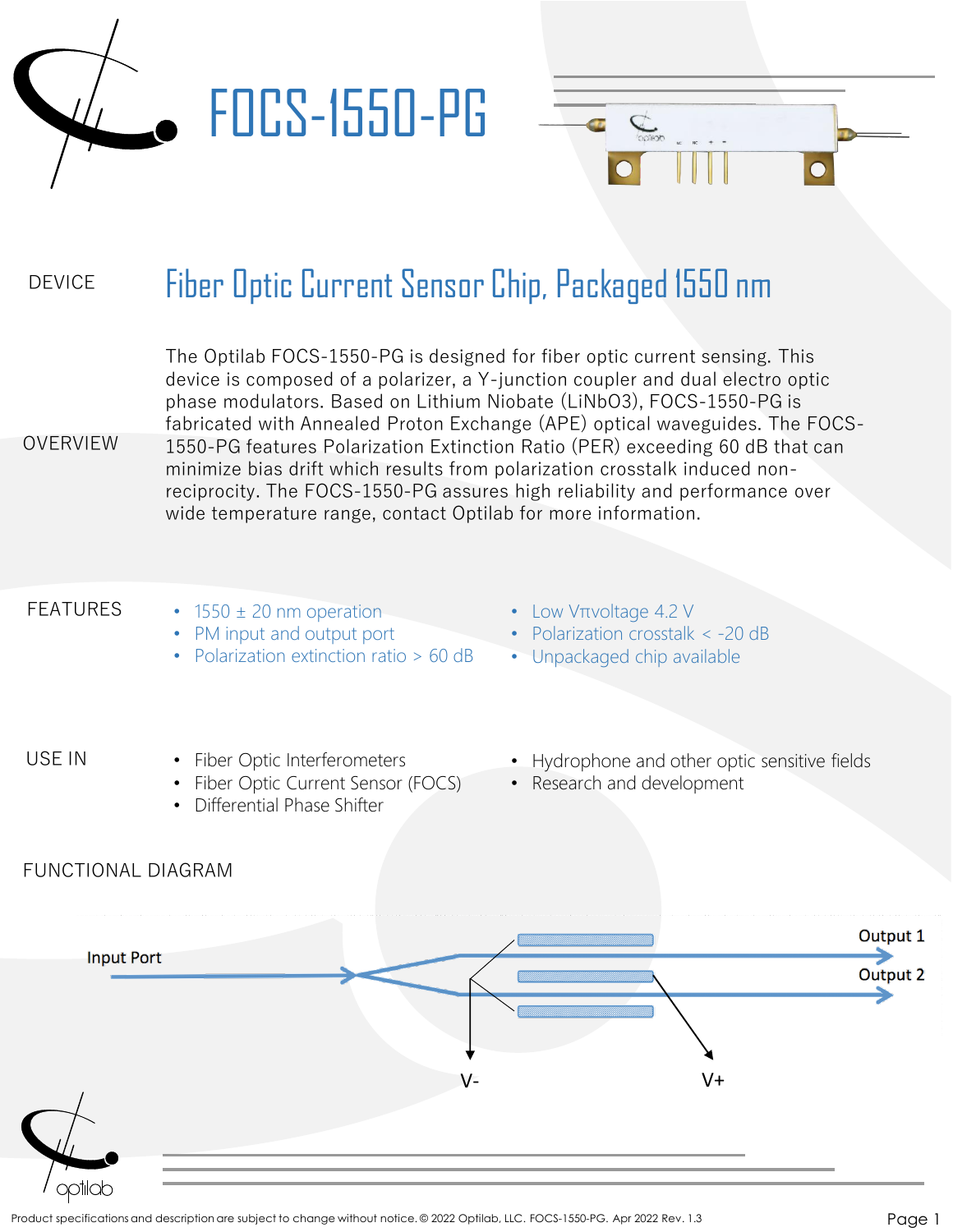

# **W.** FOCS-1550-PG

## SPECIFICATIONS

|                | <b>Operating Wavelength</b>                 | $1550 \pm 20$ nm                                                |
|----------------|---------------------------------------------|-----------------------------------------------------------------|
| <b>GENERAL</b> | <b>Pigtailed Insertion Loss</b>             | 4.2 dB typ., 4.5 dB Max.                                        |
|                | <b>Split Ratio</b>                          | $50 \pm 5\%$                                                    |
|                | Half-wave Phase Modulation Voltage, $V \pi$ | 4 V typ., 4.5 V max.                                            |
|                | Bandwidth 3 dB drop EO                      | 175 MHz typ.                                                    |
|                | <b>Polarization Extinction Ratio</b>        | $\ge$ 60 dB                                                     |
|                | <b>PM Pigtail Crosstalk</b>                 | $\le$ -20 dB                                                    |
| MECHANICAL     | <b>Intensity Modulation</b>                 | $\le$ 0.1 % typ                                                 |
|                | Electrode Type                              | Push-Pull                                                       |
|                | Maximum Input Voltage                       | $+/- 15V$                                                       |
|                | <b>Operating Temperature</b>                | $-15^{\circ}$ C to $+65^{\circ}$ C (Standard)                   |
|                | <b>Housing Material</b>                     | Stainless Steel                                                 |
|                | Input/Output Fiber Type                     | $\Gamma$ Corning RCPM15 (80 $\mu$ m)<br>(125µm fiber Available) |
|                | Fiber Length                                | 1.5m (customizable)                                             |
|                | <b>Fiber Orientation</b>                    | Slow Axis aligned to TE Mode                                    |
|                | Substrate Material                          | LiNb03                                                          |
|                | <b>Crystal Orientation</b>                  | X-cut, Y-propagation                                            |
|                | <b>Wavequide Process</b>                    | Annealed Proton Exchange                                        |